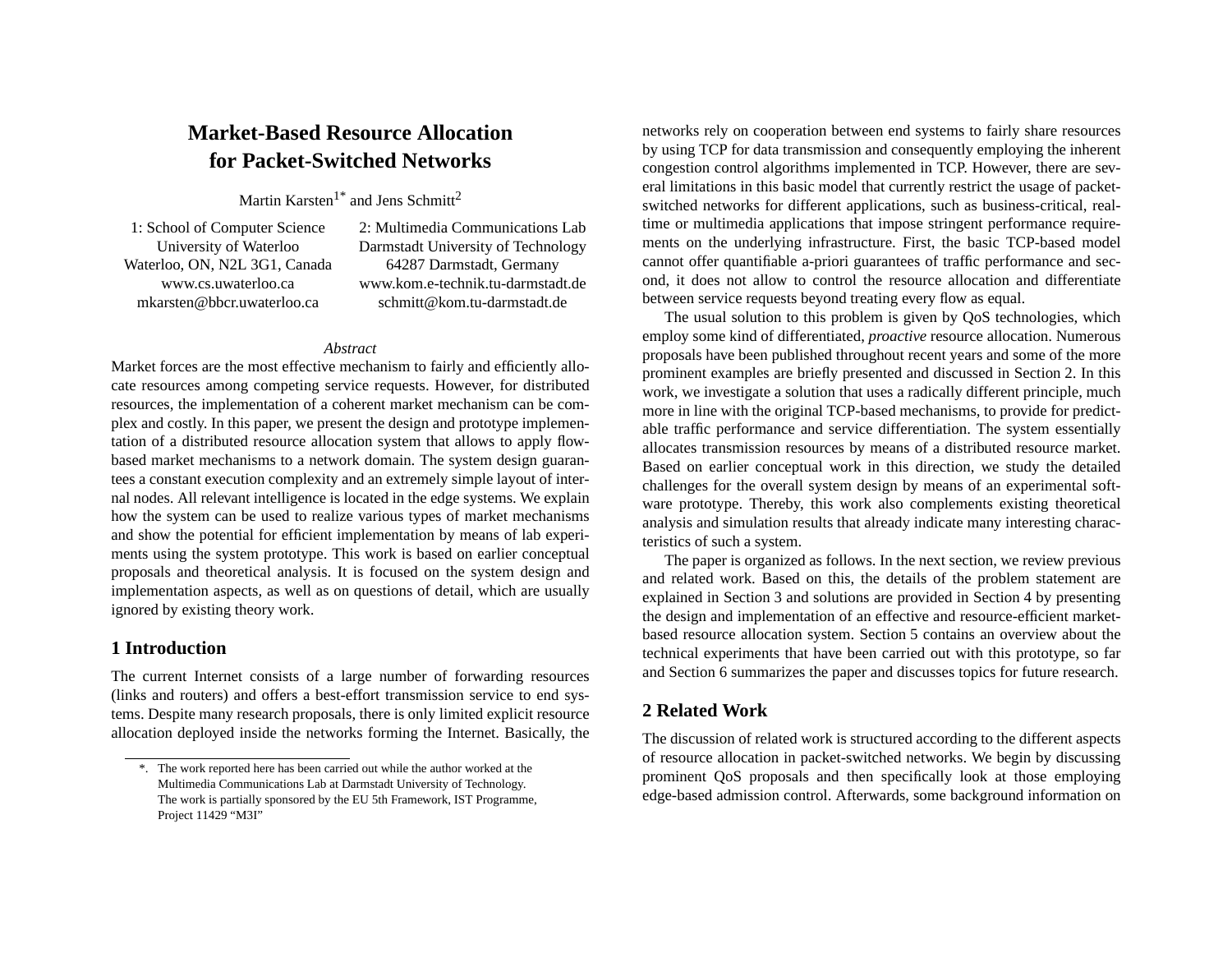distributed resource markets is given before the specific topic of pricing and charging for network services is discussed.

### **2.1 QoS Proposals for the Internet**

The last fifteen years have seen <sup>a</sup> tremendous amount of research on how to provide network QoS for large-scale internetworks as the Internet (see [1] for <sup>a</sup> recent overview). In particular, this research also manifested itself in standardization efforts, particularly within the IETF (Internet Engineering Task Force). The first comprehensive architecture being proposed was the socalled IntServ (Integrated Services) architecture [2]. IntServ is built on <sup>a</sup> rather traditional style of proactively reserving resources per session, thus basing upon the call paradigm known from connection-oriented telecommunication networks. As <sup>a</sup> signalling protocol, the Resource reSerVation Protocol (RSVP) [3] was proposed to allocate resources according to the IntServ service model [4, 5] on <sup>a</sup> per-flow and per-hop basis, in its first version. Due to doubts about the scalability of the IntServ architecture because of the perflow operation, another architecture called DiffServ (Differentiated Services) was pu<sup>t</sup> forward [6]. DiffServ explicitly excluded per-flow treatment within the core of DiffServ domains, but operates on <sup>a</sup> small number of behaviour aggregates by giving them differentiated forwarding behaviour in interior network nodes and controls entrance to DiffServ domains by appropriately conditioning traffic at its ingress. While the scalability characteristics of DiffServ are certainly better than for classical IntServ, it needs to be mentioned that the power of <sup>a</sup> DiffServ domain to give strict QoS guarantees heavily depends on complex strategies to overprovision the network correctly [7].

Both IntServ and DiffServ have seen numerous enhancements from their basic architecture to alleviate some of their respective problems (see again [1] for <sup>a</sup> very up to date overview). However, both of them can be considered proactive approaches where the current network state is not taken into account, at least on small (say round-trip time) timescales. However, as is discussed and to some degree shown practically in this paper integrating feedback and interpreting it as economic signal may be <sup>a</sup> more efficient, ye<sup>t</sup> working alternative. In particular, the open issues with respec<sup>t</sup> to integrating charging mechanisms into technical proposals like IntServ and DiffServ could also be circumvented.

#### **2.2 Edge-based Admission Control**

Our architectural choice is for edge-based admission control, that is, we assume independent domains providing QoS for elastic and in particular inelastic traffic flows by using admission control gateways located at the edges of these domains. We are not the first to follow this technical architectural paradigm, ye<sup>t</sup> the different proposals (including ours) differ very much in their details and in the way they are analysed, whether being based on theoretical, experimental or just conceptual considerations.

In [8], Kelly et al. describe <sup>a</sup> system similar in concep<sup>t</sup> to what they propose in [9]. The difference between these two is that in [8] an admission control gateway does the probing for the end systems whereas in [9] this functionality is distributed to the end systems. The authors regard the latter step as <sup>a</sup> refinement, however, these two proposals could also be viewed as independent evolution paths. The analysis of the system of admission control gateways in [8] is based on modelling and simulation and therefore abstracts from many real-world issues. While it is not the only goal and would from our perspective be <sup>a</sup> restricted view, our work could also be seen as an experimental validation of the theoretical insight from [8]. From <sup>a</sup> technical point of view, our system is simpler, because it does not require explicit probing.

A DiffServ framework for edge-based admission control is described in [10]. It allows for traditional as well as measurement-based admission control. The measurement-based par<sup>t</sup> is based on packet marking at core routers. In contrast to our work, the feedback is generated per-flow while in our case it is aggregated per path. Furthermore, the proposed marking schemes are not evaluated, neither theoretically nor experimentally, in their interplay with admission control schemes, owing to the purely conceptual nature of [10].

In [11], Knightly et al. presen<sup>t</sup> an egress-based admission control architecture based on monitoring traffic characteristics per path at egress nodes. These measurements are based one-way per-packet delay measurements, which is all but trivial. Such measurements then allow to make an admissioncontrol decision based on the concep<sup>t</sup> of statistical traffic envelopes. The core network is viewed as <sup>a</sup> black box and in contrast to our work gives no feedback on the current network load. Yet, with minimal load feedback as provided in our system proposal, the admission control procedure can be made much more simple and robust.

All related proposals presented here are similar to our work, in that they carry out admission control at system edges. Nevertheless, as discussed,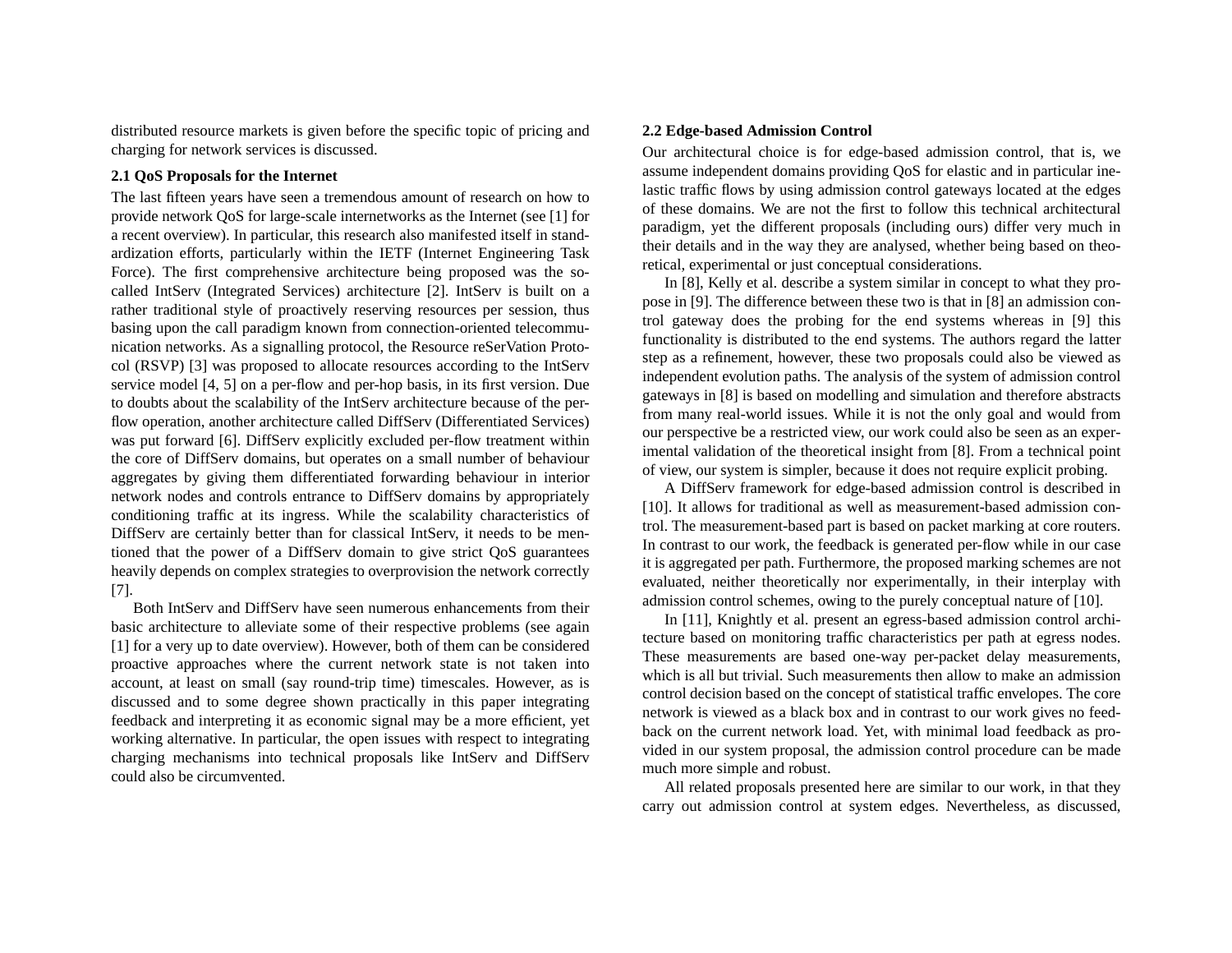<span id="page-2-0"></span>there are <sup>a</sup> number of differences in the design details. Only the proposal(s) in [8,9] consider the network domain as <sup>a</sup> distributed resource market and none of the proposals combines technical admission control with appropriate dynamic pricing.

### **2.3 Distributed Resource Markets**

In <sup>a</sup> seminal paper, [12] brought the economic elegance for congested resources to the attention of the network research community, in their socalled "Smart Market" approach. However, being <sup>a</sup> centralized solution to the inherently distributed problem of allocating resources to users in the Internet, it could only be viewed as <sup>a</sup> conceptual proposal to show the theoretically achievable benefits of such <sup>a</sup> scheme if it could be implemented in the Internet. In particular, the NP-hard nature of multi-dimensional and combinatorial auctions [13] was neglected in the original proposal. In fact, our proposal can be viewed as <sup>a</sup> distributed approximate solution to this problem with <sup>a</sup> very low complexity.

### **2.4 Pricing and Charging for Network Services**

Earlier work has studied the problem of charging for network services in the context of traditional, proactive network QoS systems. For example, [14] presents <sup>a</sup> system to enhance RSVP signalling for intra-domain cost allocation and inter-domain charging signalling. On the other hand, the work in [15] reports about building an auction model for signalled resource reservation and studies the transactional problems associated with multiple resources along <sup>a</sup> path. In [16], the concep<sup>t</sup> of <sup>a</sup> *Guaranteed Stream Provider* (GSP) is introduced, which forms the basic theoretical blueprint for the system presented in this paper.

# **3 Problem Statement and Overview**

As illustrated in the previous section, existing work indicates that it is well feasible to consider <sup>a</sup> system of network forwarding resources as distributed market and achieve stable and predictable rate allocations by means of market forces. The major goal of this work is to investigate how these basic findings can be used for actual system design and to provide solutions for problems of detail. In this context, we focus on long-lived flows with rather stable transmission rate requirements. There are mainly two types of applications that we have in mind. On one hand, multimedia communication services often have only limited capabilities to adapt to changing transmission performance. On the other hand, aggregated traffic, for example in <sup>a</sup> VPN environment, often has strict minimum transmission requirements, but bene fits from additional transmission rate, if available. Similar to earlier propos als, the system uses binary packet marks to encode an aggregated load signal into the packet stream, which is then interpreted at system edges.

For several reasons, it seems impractical to realize <sup>a</sup> global distributed resource market across the Internet. First, this would require <sup>a</sup> global, strictly uniform understanding of the meaning and implications of packet marking algorithms. This level of algorithmic homogeneity between networks is very unlikely in the Internet. Second, faulty end systems might corrup<sup>t</sup> the stabil ity of the resource allocation and compromise the robustness of the system. In this case, it is very hard to handle the resulting liability questions. Third, only the receiver of <sup>a</sup> packet stream encounters marked packets while only the sender is eventually capable of adjusting the sending rate. This creates <sup>a</sup> severe trust and security problem, because either receivers must only receive packets from trusted senders, or the sender must be held responsible for the marking rate observed at the other end of the transmission path. For these reasons, the system presented here operates on the scope of <sup>a</sup> network domain and provides <sup>a</sup> traditional signalling interface to clients and adjacent networks.

Any kind of proper market mechanism achieves stability by converging towards an equilibrium of supply and demand. Nevertheless, additional regu lation is likely necessary to ensure system stability in times of excessive or unstable demand and to fulfil regulatory requirements for general access to basic services. Again, this problem can be solved by carrying out technical admission control and traffic regulation at system edges. However, the loca tion and particular details of such components then have to be considered.

To fully utilize available resources, it might be useful to offer load-adap tive traffic regulation, instead of always regulating incoming traffic according to <sup>a</sup> fixed sending rate. Nevertheless, the resulting excess traffic must not pro hibit resource allocation to new flows. Any kind of reactive resource alloca tion system can only observe the load that is caused by actual traffic. If senders do not fully utilize their rate allocation, there is <sup>a</sup> potential for over booking, since unused but already allocated rate is not accounted for when accepting new requests.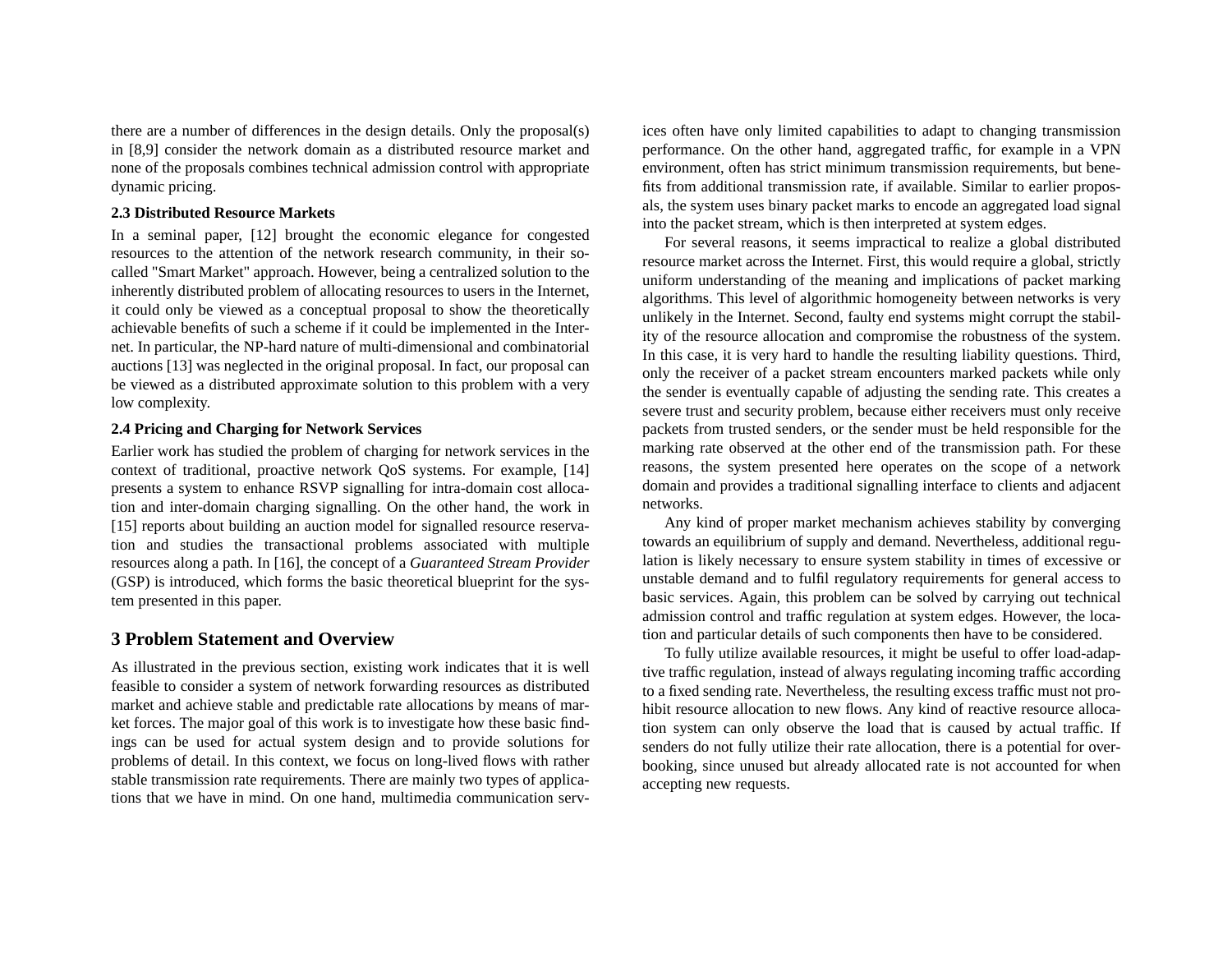<span id="page-3-0"></span>A signalling protocol is needed to communicate with clients of the system, as well as between edge gateways. It is highly beneficial to align signalling procedures to existing signalling protocols to simplify inter-operation with end-to-end signalling and to enable the reuse of available technology.

Finally, there are subtle problems associated with setting an appropriate price. Assuming <sup>a</sup> fixed charge per marked packet introduces two practical problems. First, when each marked packet is associated with <sup>a</sup> fixed price, the total price for any given transmission rate is finite, because forwarding capacity is finite. If the price elasticity of users exceeds this finite price, the network faces uncontrolled and excessive demand. Second, depending on the details of the packet marking scheme in place, it is not always clear whether the overall marking probability reflects the packet length and whether that is desirable (which in turn depends on the routers' processing cost compared to the links' bandwidth cost). In any case, <sup>a</sup> fixed price per mark might open the possibility for arbitrage by choosing appropriate packet lengths.

# **4 System Design and Implementation**

Many aspects of the implementation design, for example the choice of the basic signalling protocol, are not governed by fundamental requirements, but rather chosen according to their practicality for implementation, experimental investigation, and later deployment. The system requires two bits in the IP packet header, such as the ECN bits [17]. The terminology of ECN is adopted for the presentation and the prototype actually uses these two bits. However, the abstract system design is of course not bound to using these specific bits. For example, it could as well be implemented using two other bits from the available space of DiffServ code points [18].

### **4.1 Overview**

The system is domain-oriented with *load control gateways* at the edge of the network reacting to signalling requests and carrying out admission control, traffic regulation and path load estimation. *Internal nodes* only perform packet forwarding on <sup>a</sup> first-in first-out (FIFO) basis and mark packets depending on the current load situation. Gateways operate in the roles of both *ingress* and *egress* gateways, depending on the direction of traffic flows. An ingress and an egress node connected through <sup>a</sup> routing path in the network are termed *peers*. The price setting and distribution functions are logically decoupled from the rest of the network control system. They can be implemented as separate components or collocated with load-control gateways. A price distribution protocol and <sup>a</sup> price setting framework have been specified and implemented [19], but are not discussed here in detail. Figure 1 presents the different roles of system components along the transmission path. Note that the admission control decision can be carried out at either the ingress or the egress gateways. In both cases it is necessary to exchange signalling information between the egress and ingress gateway.

Ingress gateways control traffic on <sup>a</sup> per-flow basis through (modified) token bucket regulators and egress gateways collect load information on <sup>a</sup> per-peer basis by inspecting the packets arriving from the network. No spe cific precautions are taken to control the delay of packet transmissions other than the overall goal of keeping the queue lengths as short as possible. It is well possible to combine this system with specific scheduling regimes, though. In general, there are multiple scenarios to employ this system. First, the admission control par<sup>t</sup> of the system can be separately applied to <sup>a</sup> dedi cated service class, for example in the framework of DiffServ. Alternatively, the full system might be used to manage resources of <sup>a</sup> common traffic class and to offer distinguished services to certain traffic flows, using only admis sion control or <sup>a</sup> combination of admission and flow control. Further, the sys tem also can be employed in <sup>a</sup> multi-path routing scenario by considering the endpoints of each routing path as virtual peers.



Figure 1: System Overview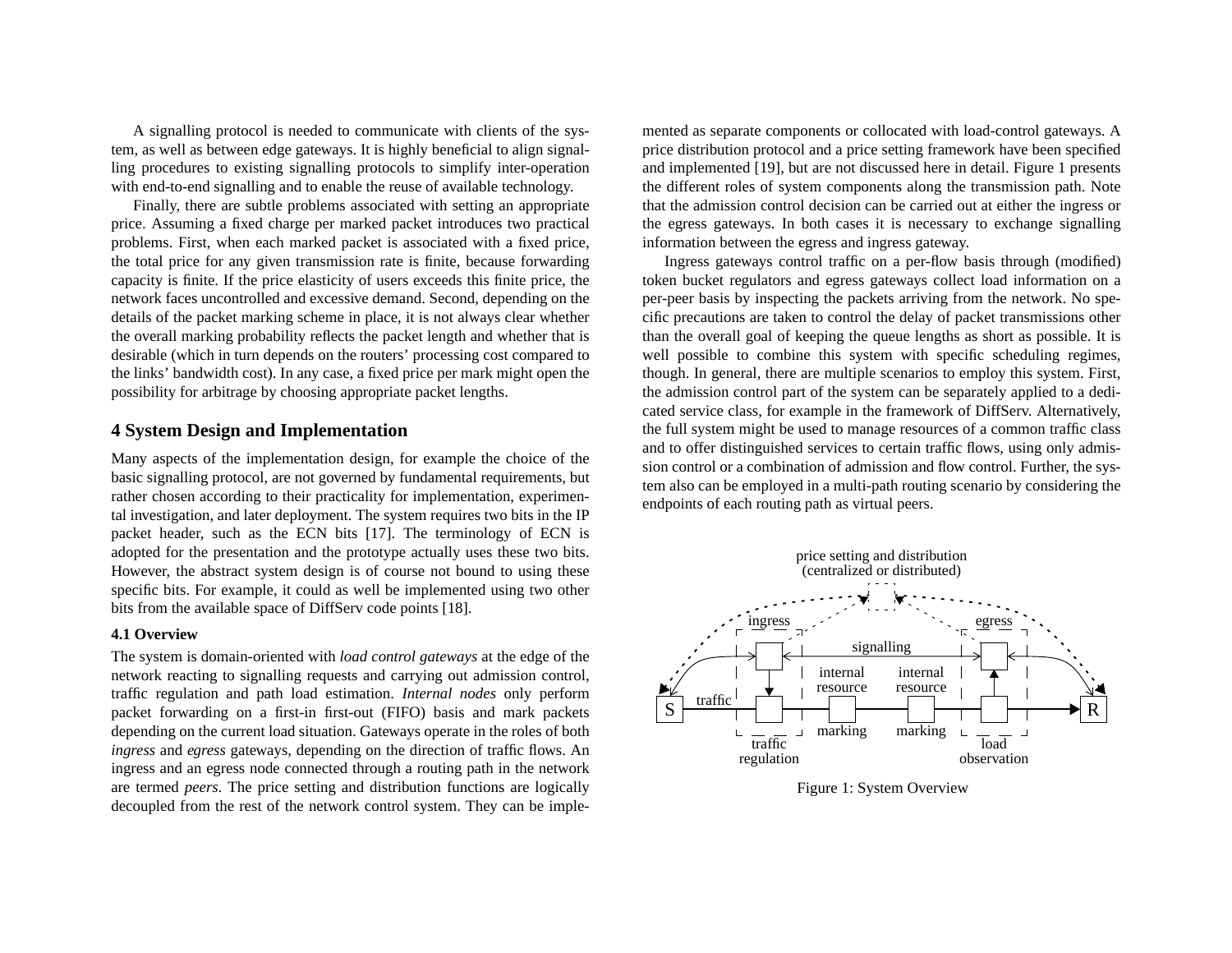# <span id="page-4-0"></span>**4.2 Packet Marking**

We distinguish between two basic types of marking algorithms according to the different load signal that is encoded in the packet stream. A thresholdbased marking (TBM) algorithm marks all packets when the forwarding rate at <sup>a</sup> resource exceeds <sup>a</sup> certain threshold. Otherwise, no packets are marked. For edge systems, the packet stream carries <sup>a</sup> binary signal, which is set to one when any resource along the path is loaded beyond its local threshold. Note that on the flow time-scale that is being considered for this work, marking algorithms such as AVQ [20] and VQ [8] essentially operate like threshold-based marking. This has been experimentally verified in [21]. The other type of algorithm is load-based marking (LBM) [22], which marks packets with <sup>a</sup> probability that depends on the relative forwarding load. Since only <sup>a</sup> continuous marking signal provides enough information to derive load-based prices, the system uses linear LBM for this purpose.

Depending on the overall scenario, packet marking may need to be combined with <sup>a</sup> differentiated dropping algorithm to discriminate between packets from registered and unregistered flows. This is described and investigated in [21], but not described here in further detail.

# **4.3 Admission Control**

The egress gateway observes the relevant information for load estimation. Incoming packets which have the ECT bit set are classified to determine the sending peer (ingress). Then, per-peer statistics containing the number of packets, number of marks and number of bytes, as well as the duration of the observation interval, are updated. This information is used by the admission control procedure to estimate the relative load along <sup>a</sup> transmission path as the fraction of marked packets from total packets received during <sup>a</sup> recent time period. A new reques<sup>t</sup> can be admitted, if this fraction does not exceed <sup>a</sup> certain threshold Λ. The nature of the system being reactive requires that <sup>a</sup> safety margin must be accounted for by this admission test, because there is <sup>a</sup> feedback delay between the actual load situation in the network and the installation of a new request, and vice versa.

Further, there exists <sup>a</sup> potential problem of unnoticed overbooking. If sources send less traffic than initially negotiated, the observed path load does not account for the unused but booked capacity, which might lead to excessive overbooking. It might be beneficial to allow <sup>a</sup> controlled amount of overbooking, therefore the admission test includes <sup>a</sup> parameter to configure the relative amount of overbooking. Let *l* be the estimated relative load along <sup>a</sup> transmission path, *<sup>c</sup>* the total booked transmission rate and *<sup>u</sup>* the actual used rate. The adapted estimated relative load  $l$  is then calculated as ˆ

$$
\hat{l} = l \times \left(1 + \beta \left(\frac{c}{u} - 1\right)\right) \tag{1}
$$

with  $\beta \in [0,1]$  determining the relative influence of booked but unused capacity. A small value for β denotes an optimistic system configuration in which the potential overbooking is largely ignored and a large value for β denotes <sup>a</sup> conservative setting. Note that this calculation implicitly assumes that the overbooking situation at multiple gateways is roughly similar, otherwise a more complicated mechanism is needed. The actual value of β depends on the behaviour of traffic sources and can probably only be determined by long-term observations of an operational system. Such observations could then allow to devise <sup>a</sup> much more sophisticated and statistically tractable estimator than (1).

# **4.4 Pricing and Charging**

When employing load observations and admission control per path of the network, <sup>a</sup> dedicated time-based price can be calculated from the aggregated load observation per path. A number of pricing schemes can be built using very little information. As presented in the previous section, the number of packets, marks, bytes and the measurement duration is available. Some possible pricing schemes are presented below, followed by <sup>a</sup> discussion about service charging.

#### *4.4.1 Static Mark-based Pricing*

When setting a fixed price per mark  $\alpha$ , the load-dependent price per transmission rate can be calculated as

$$
P(r) = \frac{\alpha \times m \times r}{l \times t} \tag{2}
$$

with *<sup>r</sup>* being the transmission rate, *l* being the average packet length, and *m* being the number of marks during the last measurement period *<sup>t</sup>*. This however requires the notion of an average packet length, which is not always obvious and further, because of the fixed price per mark, might not be sufficient to always protect the network from excessive demand.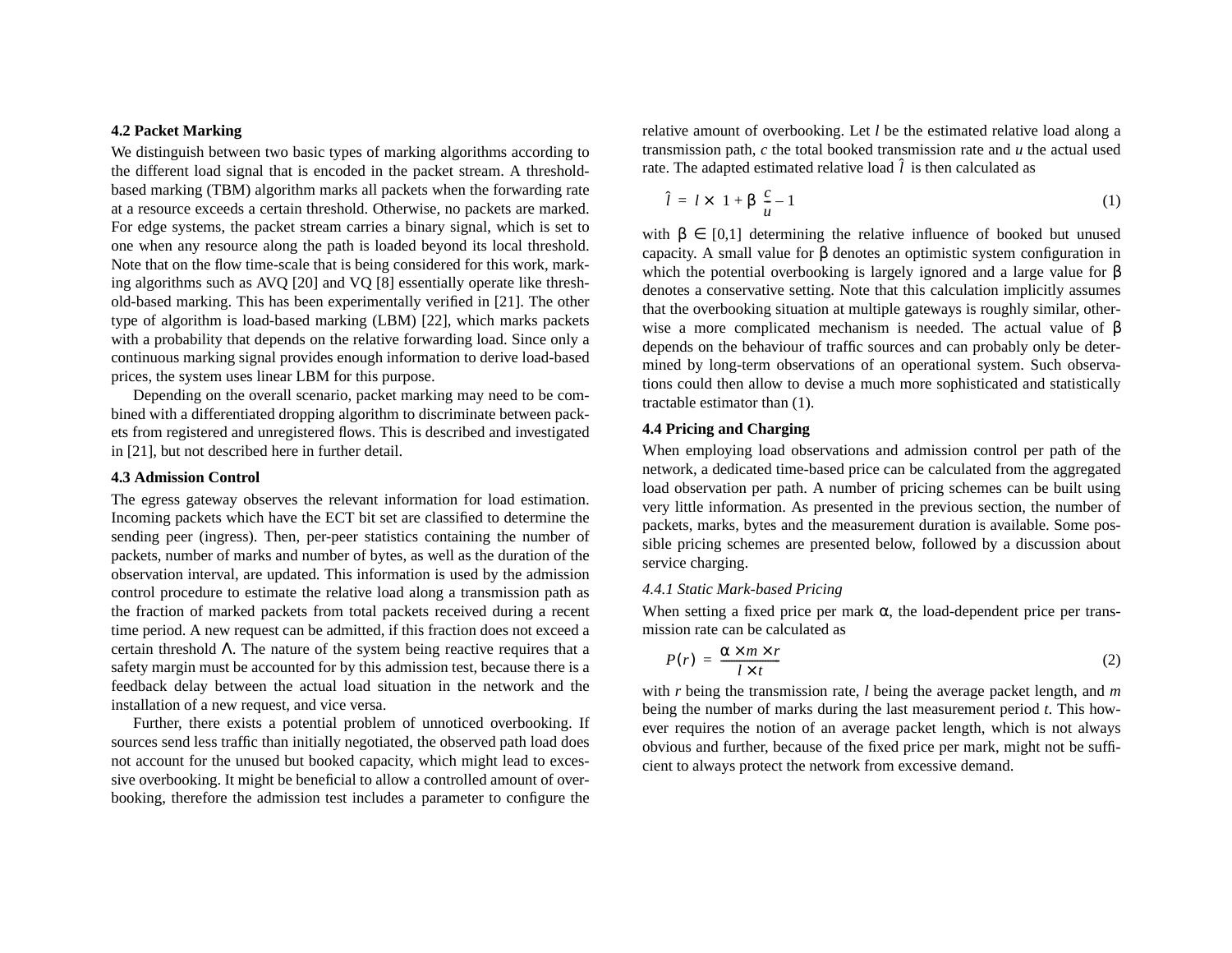#### <span id="page-5-0"></span>*4.4.2 Dynamic Mark-based Pricing*

To handle increasing demand in [\(2\)](#page-4-0), the price per mark can be adjusted iteratively by increasing it whenever the demand reaches <sup>a</sup> critical threshold. Alternatively, a load-based price per mark  $\alpha'$  can be calculated as

$$
\alpha' = \frac{\alpha \times p}{p - m} \text{ for } p > m \tag{3}
$$

with *m* and  $\alpha$  as above, and *p* being the number of packets during the last measurement period. Thereby, in theory the price per mark continuously goes to infinity with increasing network load, while in reality it is discrete because of the discrete number of packets *p* and number of marks *<sup>m</sup>*. In reality, it is also bounded by the fixed transmission capacity of the network. Of course, if all packets would be marked, that is, if  $p = m$ , (3) cannot be used any more. However, this situation is effectively avoided by the technical admission control described in [Section](#page-4-0) 4.3.

### *4.4.3 Rate-based Pricing*

It is also possible to set the price corresponding to both the packet rate  $r_p$  and the byte rate  $r_b$  of a request. The pricing function then looks like

$$
P(r_p, r_b) = \frac{\gamma' \times r_b \times m}{b} + \frac{\alpha' \times r_p \times m}{p}
$$
 (4)

with *m*, *p* and  $\alpha'$  as above,  $\gamma'$  being analogous to  $\alpha'$ , and *b* being the number of bytes during the last measurement period. Since this price has components for the packet rate and the byte rate of service requests, it can effectively prohibit the potential arbitrage discussed in [Section](#page-2-0) 3. Also, since the pricing function goes to infinity when the network load increases towards <sup>a</sup> critical value, it can be used to protect the network from overload, excep<sup>t</sup> if <sup>a</sup> faulty client ignores the price.

Since the other two pricing functions can be realized by counting packets respectively marks, they can be implemented without load control gateways. The price function (4), however, also takes into account the transmission rate in bytes per time unit. This information is available at egress gateways without extra execution cost.

### *4.4.4 Service Charging*

The most recent price information is distributed via the separate price distribution protocol [19]. The system is built on the assumption that an arriving service reques<sup>t</sup> indicates the client's consent with the recently published

price. A service auction can be implemented, for example by starting with <sup>a</sup> very high price and reducing it over time. The higher each client's perceived value from completing the service, the earlier it accepts the published price. However, separate price and service reques<sup>t</sup> channels introduce <sup>a</sup> problem. Since the price distribution protocol can hardly be made fully reliable, it would be necessary to associate an incoming service reques<sup>t</sup> with the most recent price by means of the reques<sup>t</sup> signalling protocol. This problem is postponed to future work.

### **4.5 Adaptive Traffic Regulation**

One of the system's goals is to offer <sup>a</sup> load-adaptive service to clients, that is, clients can reques<sup>t</sup> <sup>a</sup> basic service rate, but might be allowed to exceed this rate, if network capacity is available. A modified version of the token bucket algorithm is used to control the amount of traffic entering the network. A standard token bucket regulator (TBR) is characterized by depth *d* and rate *<sup>r</sup>* and the amount of available tokens *<sup>t</sup>* is calculated for each packet transmission as

$$
t_{new} = \min(t_{old} + \tau \times r, d)
$$

with <sup>τ</sup> being the time interval between the current and the previous packet. To offer <sup>a</sup> load-adaptive service, similar to other proposals, we propose an *Adaptive Token Bucket Regulation* (ATBR) algorithm which additionally includes a scaling factor *<sup>s</sup>*. The amount of tokens is then calculated as

$$
t_{new} = \min(t_{old} + \tau \times r \times s, d) \text{ with } s = \frac{\Lambda - \varepsilon}{l}
$$
 (5)

for admission control threshold  $\Lambda$ , path load *l*, and a small  $\epsilon > 0$  .

The scaling factor *<sup>s</sup>* is determined by the estimated load along the path and allows to temporarily exceed <sup>a</sup> request's basic rate allocation when the network is lightly loaded. It is however necessary to avoid the system to be fully loaded with excess traffic from scaled token buckets, because load control gateways cannot distinguish between regular traffic load and such excess load. If scaling of ATBRs were not limited, the excess traffic could increase the network load above the admission control threshold. Incoming requests would then be rejected, although resources are still available in principle. In order to maintain priority of incoming service requests, the admission control threshold  $\Lambda$  minus a small safety margin  $\varepsilon$  is divided through the current relative load estimation *l* and used as scaling factor for the token buckets.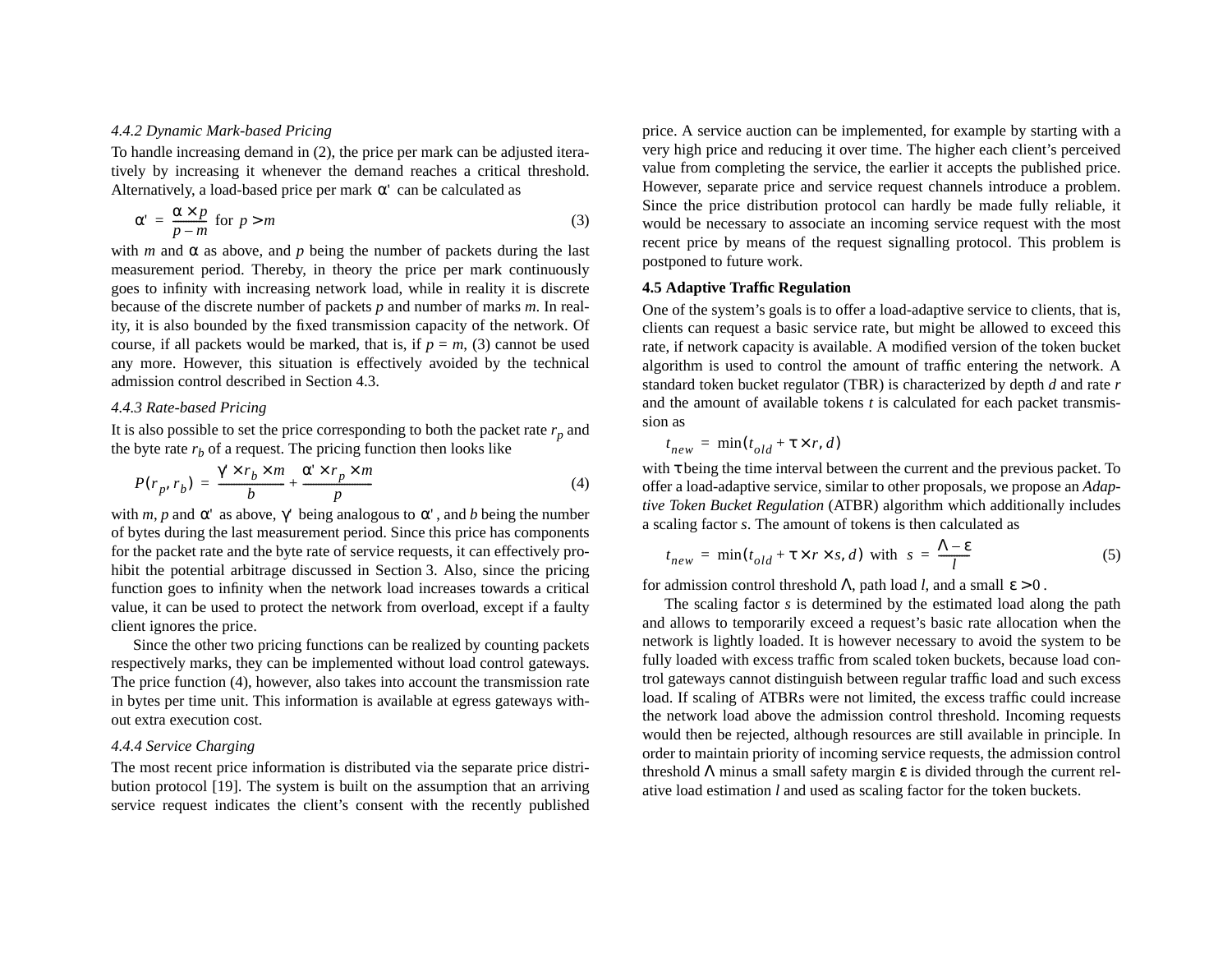To explain the basic rationale for the adaptation of the scaling factor *<sup>s</sup>*, consider the operation of the linear LBM algorithm at internal nodes. Assuming that the sum of basic rate allocations is less than <sup>a</sup> certain fraction of the capacity (expressed through the admission control threshold), then at the same time, this is true for the sum of all scaled rate allocations, as well. In other words, the maximum amount of marks that <sup>a</sup> flow is responsible for, is implicitly bounded by the initial service request, which conforms to the goals of the pricing schemes presented in [Section](#page-4-0) 4.4. Fairness between multiple flows is obviously given, because each flow's service rate allocation is proportional to its requested rate.

The scaling factor *<sup>s</sup>* is never set below 1, such that any flow can always exploit its negotiated rate. Therefore, it is not necessary to use the adapted estimated load from [\(1\)](#page-4-0) for adaptive traffic regulation, because booked traffic automatically displaces excess traffic by increasing the relative path load.

# **4.6 Signalling**

RSVP [23] is an IETF OoS signalling protocol that is well-suited to incorporate appropriate extensions to implement the control path of the system for admission control and market-based resource allocation. RSVP is <sup>a</sup> receiverinitiated setup protocol for simplex flows and each RSVP instance on <sup>a</sup> router administers the respective outgoing link in the direction of the flow. In the context of this market-based resource allocation system, the egress gateway thus reports load information towards the ingress and the ingress carries out admission control. A new message object is used to transport load information from egress to ingress gateways, specified as:

LOAD\_REPORT ::= <packet count> <mark count> <byte count> <time interval> <hop count>

The information contained in this object describes the load situation along <sup>a</sup> path through the total number of packets and the number of marks received during <sup>a</sup> recent time interval. The number of transmitted bytes and the length of the observation interval are reported, as well, such that the ingress gateway has precise information about the transmission rate during the observation interval. This information is necessary to carry out the adapted load estimation [\(1\)](#page-4-0) and, more importantly, to relate the load situation to the actual usage rate for pricing function [\(4\)](#page-5-0) introduced in [Section](#page-5-0) 4.4.3. While it would be possible for the ingress gateway to measure the transmis-

sion rate locally, it would then also be necessary to associate the measured transmission rate with the corresponding load situation which is observed at the other end of the network domain. This complexity can be avoided by reporting the full information from the egress gateway, which has to inspect all incoming packets anyway. The hop count is needed to compute the esti mated average load, which is not discussed here in detail.

All information included in the load report, excep<sup>t</sup> the hop count, is gath ered from <sup>a</sup> kernel-level observation module. A LOAD\_REPORT object is included into each reservation message sent from an egress to the respective ingress gateway. If no reservation message is transmitted for <sup>a</sup> certain period of time, the egress sends periodic messages to repor<sup>t</sup> the current load situa tion to the ingress. These reports are transmitted as <sup>a</sup> dedicated message type, termed Load message and contain the egress gateway's RSVP\_HOP infor mation and the current load situation in <sup>a</sup> LOAD\_REPORT object. Periodic load reporting is <sup>a</sup> fallback mechanism for times of little signalling activity and ensures that the ingress gateways always have proper load information to adjust the setting of the adaptive traffic regulation as described in [Section](#page-5-0) 4.5. Additionally, all packets carrying signalling messages are marked with the ECT bit and are subject to load measurement and marking at internal nodes. Thus, periodic load reporting generates <sup>a</sup> small traffic stream, which allows to observe load information, even when no other traffic is presen<sup>t</sup> between peers. Thereby, <sup>a</sup> gateway has at least some load information available at the very beginning of the next busy period. In the prototype, the RSVP daemon is extended to create and process the above protocol elements and to appro priately interact with the gateway kernel-level module, which implements the actual handling of data packets.

#### **4.7 Prototype Implementation**

The signalling, admission control and load reporting functionality is imple mented in the framework of the publicly available KOM RSVP implementa tion [24]. The data path modules are implemented in the ALTQ software framework, which is publicly available, as well [25]. The price setting and communication modules are implemented in Java. Load control gateways communicate with the price setting components through the COPS protocol [26]. End systems run an integrated QoS manager for price and QoS signal ling, which is also implemented in Java. The system has been developed and tested in <sup>a</sup> mixed configuration of FreeBSD and Linux. The extensions pre sented here will also be published as open-source software. To our knowl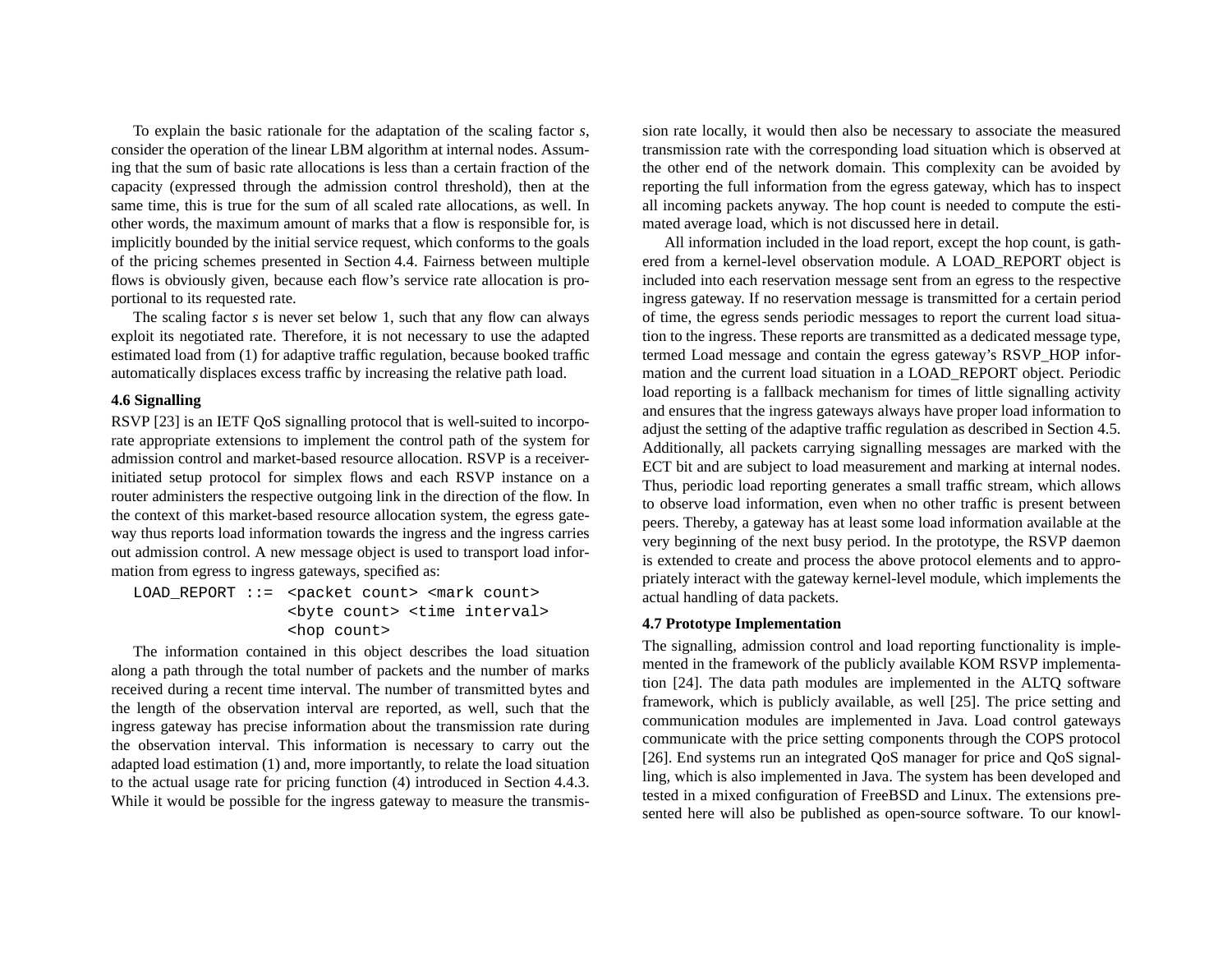<span id="page-7-0"></span>edge, no such comprehensive market-based resource allocation system exists as a real system prototype.

# **5 Evaluation**

The system is evaluated in two ways. The first challenge is to assess the economic efficiency of the market mechanisms. This question can be answered only by mathematical modelling using quite strict assumptions or, more realistically, by large-scale trials taking into account the real behaviour of real clients. Therefore, we only discuss the system's properties with respec<sup>t</sup> to offering dynamic pricing for guaranteed transmission rates. The technical challenges, however, can be assessed to <sup>a</sup> large extent by lab experiments and/or simulations. This includes the reaction times of marking and edge nodes to <sup>a</sup> dynamic network load situation and the resulting convergence behaviour of the whole system, as well as <sup>a</sup> verification of the signalling procedures to communicate information between the various entities of the system. Therefore, we presen<sup>t</sup> quantitative experimental results to show the feedback and convergence behaviour of the system.

### **5.1 Conceptual Evaluation**

The proposed system allows for both market-based resource allocation and technical admission control. Thereby, it is possible to efficiently allocate resources to the most demanding requests while the system is not fully loaded. If for any reason the demand suddenly increases, the performance assurances of accepted flows are protected through the technical admission control function until the market mechanisms can adapt to the changing demand. For example, it might not be suitable to change the pricing structure of already accepted flows. Therefore, the delay between an increase in demand and the effectiveness of price adaptation might cover <sup>a</sup> significant time period.

Depending on the marking algorithm used, the system can offer different types of fairness among competing requests. In the context of long-lived, fixed-rate flows, threshold-based marking results in fairness with regard to bottleneck resources, because those dominate the path marking rate. Loadbased marking takes into account all resources traversed by <sup>a</sup> flow, whether being the bottleneck or not. In any case, respective market mechanisms like auctions can be built based on the underlying fairness criterion.



Figure 2: Experiment Topology

While load-based marking can be regarded to produce <sup>a</sup> more detailed estimation of an individual flow's resource usage in relation to the system state, there is one important drawback associated with it. Whenever flows are subject to load-based marking at multiple nodes, the resulting marking rate is higher than each node's marking rate, because of the combinatorial properties of the random experiment. Therefore, plain load-based marking might lead to <sup>a</sup> sub-optimal utilization of network resources. To this end, we are studying to use exponential load-based marking in combination with suitable admission control rules or <sup>a</sup> combination of load-based and threshold-basedmarking to overcome this restriction [21].

# **5.2 Technical Evaluation**

All experiments are carried out in the topology shown in Figure 2. The link between node 8 and 7 is the potential bottleneck link. Nodes 4-6 are load control gateways. All nodes are standard PentiumIII/450MHz PCs running FreeBSD 4.5, enhanced by network driver polling [27]. Links operate fullduplex at 10 MBit/s. The systems' clock rate is set to 1000hz and fast forwarding of IP packets is enabled. The FreeBSD network code is slightly modified to ensure that packets from crucial network services, such as routing or address resolution, are not subject to any traffic control or policing action. We show the results of two experiments to illustrate the feedback behaviour of the system.

In the first experiment, VoIP-like sessions from node 2 to 1 and from node 3 to 1 are generated with <sup>a</sup> deterministic inter-arrival time of 0.5 seconds and <sup>a</sup> duration of 50 seconds. In total, the demand exceeds the available transmission capacity. The behaviour of the system is illustrated in [Figure](#page-8-0) 3.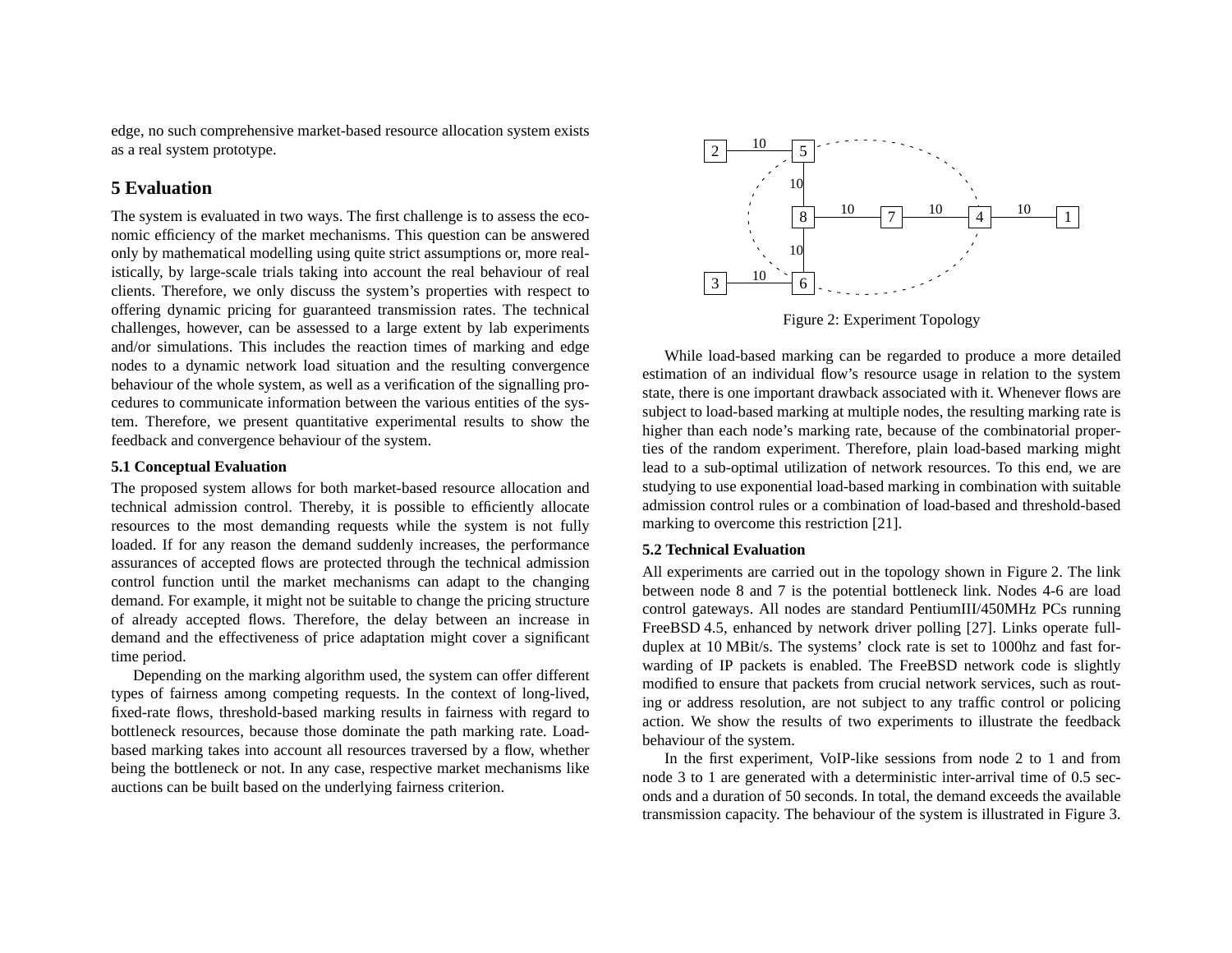<span id="page-8-0"></span>

Figure 3: Admission Control

The periodicity of session acceptance is due to the session arrival process and the reactive nature of the system becomes apparen<sup>t</sup> by observing this periodicity. Essentially, the slope and length of the increase and decrease segments of the accepted load curve represen<sup>t</sup> the feedback delay in the system. The experiment clearly shows that the system is capable to effectively carry out admission control and that the reaction delay is in the order of <sup>a</sup> few seconds. It thereby also shows as <sup>a</sup> proof of concep<sup>t</sup> that the proposed system can indeed be realized. Additional technical experiments studying more aggressive and randomized demand, as well as the influence of background traffic on the system, are reported in [21]. Those results also suppor<sup>t</sup> the conclusion that the system is capable to carry out precise admission control by reacting quickly to changes of the network load. Consequently, it can be expected that the inherent price adaptation that results from an increased marking rate is propagated fast enough to enable efficient resource allocation.

To verify the operation of load-adaptive traffic regulation, another experiment has been carried out with <sup>a</sup> small number of bigger flows to study the system's behaviour. Two reserved flows and some background traffic are started with <sup>a</sup> certain time interval in between to observe the reaction of thesystem to the changes in demand. Flows 1 and 2 are the reserved flows, but



Figure 4: Load-Adaptive Traffic Regulation

inject more traffic into the system than signalled. The result is depicted in Figure 4 and shows the ECT marking rate at edge nodes for both signalled flows, as well as the total throughput as measured at an internal node. It is apparen<sup>t</sup> that the system indeed correctly regulates traffic by means of ECT marking at edge nodes according to the currently observed load situation. However, the system's reactions are quite nervous and further experiments have shown indications for <sup>a</sup> certain impact of the averaging buffer sizes and the load repor<sup>t</sup> periods on this behaviour. To this end, <sup>a</sup> detailed study of load-adaptive traffic regulation remains an issue for further research, particularly with respec<sup>t</sup> to its interaction with TCP-like flow control in end systems.

Many further experiments have been carried out to verify the system's operation and admission control behaviour in combination with other marking algorithms. A number of those experiments are reported in [21].

# **6 Summary and Future Work**

We presented the system design and <sup>a</sup> prototype implementation of an admission control system to efficiently allocate the forwarding resources of <sup>a</sup> net-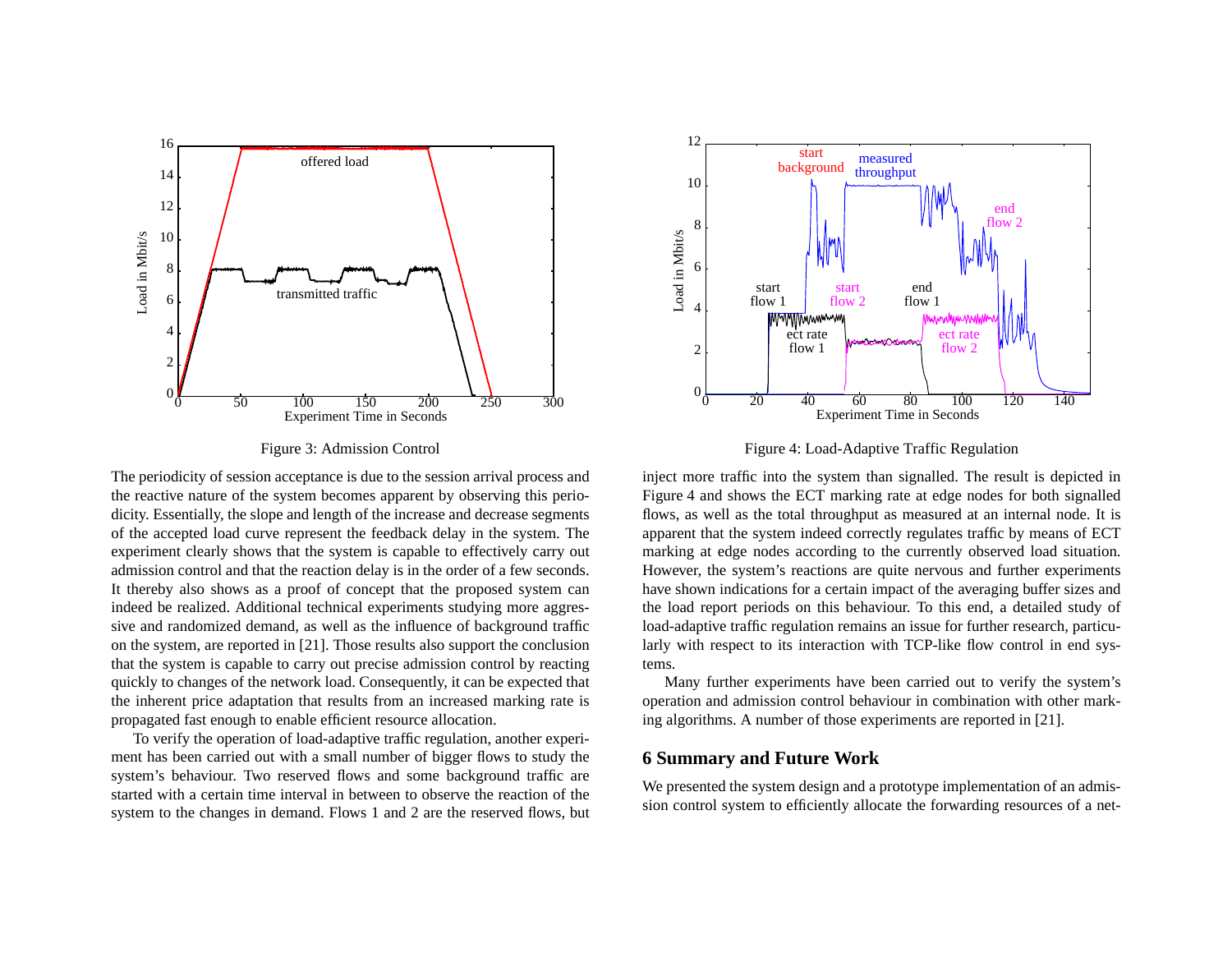work domain by means of market mechanisms. Based on earlier proposals, this work is focused on the design details of packet marking, admission control, pricing and adaptive traffic regulation. In particular, the signalling extensions to implement such <sup>a</sup> system in the context of RSVP signalling are specified and verified. The proposed system differs from previous work in terms of its design details, which are partially influenced by real-world requirements, such as interaction with an existing signalling protocol. To our knowledge, no such comprehensive prototype system has been built, so far. The overall system design and the underlying concepts are technically evaluated by means of lab experiments. Thereby, the validity of earlier theoretical proposals is backed up.

Clearly, future work is required to further study the properties of marketbased reactive resource allocation. While our results can be regarded as promising indication of the real-world feasibility, additional details need to be considered and potentially require further improvements of the system design. For example, the adaptive traffic regulation par<sup>t</sup> of the system can likely be improved by appropriately adjusting internal system parameters. Additionally, the interaction of traffic from end systems using flow-control, such as TCP, with both the admission control and the traffic regulation par<sup>t</sup> of the proposed system is an important research area to investigate whether multiple types of traffic flows can accurately be supported by <sup>a</sup> single-class forwarding system or whether multiple forwarding are necessary, for example by means of DiffServ-based differentiated scheduling.

# **Acknowledgements**

The authors would like to acknowledge the basic concepts and valuable input contributed by all colleagues from the M3I project team. Please see the project's web page for further details at

http://www.m3i.org

# **References**

- [1] V. Firoiu, J.-Y. L. Boudec, D. Towsley, and Z.-L. Zhang. Advances in Internet Quality of Service. Technical Report DSC200149, EPFL-DI-ICA, October 2001.
- [2] R. Braden, D. Clark, and S. Shenker. Integrated Services in the Internet Architecture: an Overview. Informational RFC 1633, June 1994.
- [3] R. Braden, L. Zhang, S. Berson, S. Herzog, and S. Jamin. Resource Reservation Protocol (RSVP) - Version 1 Functional Specification. Proposed Standard RFC 2205, September 1997.
- [4] S. Shenker, C. Partridge, and R. Guerin. Specification of Guaranteed Quality of Service. Proposed Standard RFC 2212, September 1997.
- [5] J. Wroclawski. Specification of the Controlled Load Network Element Service. Proposed Standard RFC 2211, September 1997.
- [6] S. Blake, D. Black, M. Carlson, E. Davies, Z. Wang, and W. Weiss. RFC 2475 - An Architecture for Differentiated Services. Experimental RFC, December 1998.
- [7] A. Charny and J. Y. L. Boudec. Delay Bounds in a Network with Aggregate Scheduling. In *Proceedings of Quality of future Internet Services Workshop (QofIS 2000), Berlin, Germany*, pages 105–116. Springer LNCS, September 2000. ISBN 3-540-41076-7.
- [8] R. Gibbens and F. Kelly. Distributed Connection Acceptance Control for <sup>a</sup> Connectionless Network. In *Proceedings of 16th International Teletraffic Congress - ITC 16, Edinburgh, Scotland*, 1999.
- [9] F. Kelly, P. Key, and S. Zachary. Distributed Admission Control. *IEEE Journal on Selected Areas in Communications*, 18(12):2617– 2628, December 2000.
- [10] L. Westberg, M. Jacobsson, G. Karagiannis, S. Oosthoek, D. Partain, V. Rexhepi, and R. Szabo. Resource Management in DiffServ Framework. Internet Draft, February 2002. Work in progress.
- [11] C. Cetinkaya and E. Knightly. Egress Admission Control. In *Proceed*ings of the 19th Annual Joint Conference of the IEEE Computer and *Communications Societies (INFOCOM'2000)*, pages 1471–1480. IEEE, March 2000.
- [12] J. K. MacKie-Mason and H. R. Varian. Pricing the Internet. In *"Public Access to the Internet"*. JFK School of Government, Harvard University, May 1993. available from http://www.spp.umich.edu/spp/papers/ jmm/Pricing\_the\_Internet.ps.Z.
- [13] M. H. Rothkopf, A. Pekec, and R. M. Harstad. Computationally Manageable Combinational Auctions. *Management Science*, 44(8), August 1998.
- [14] M. Karsten, J. Schmitt, L. Wolf, and R. Steinmetz. An Embedded